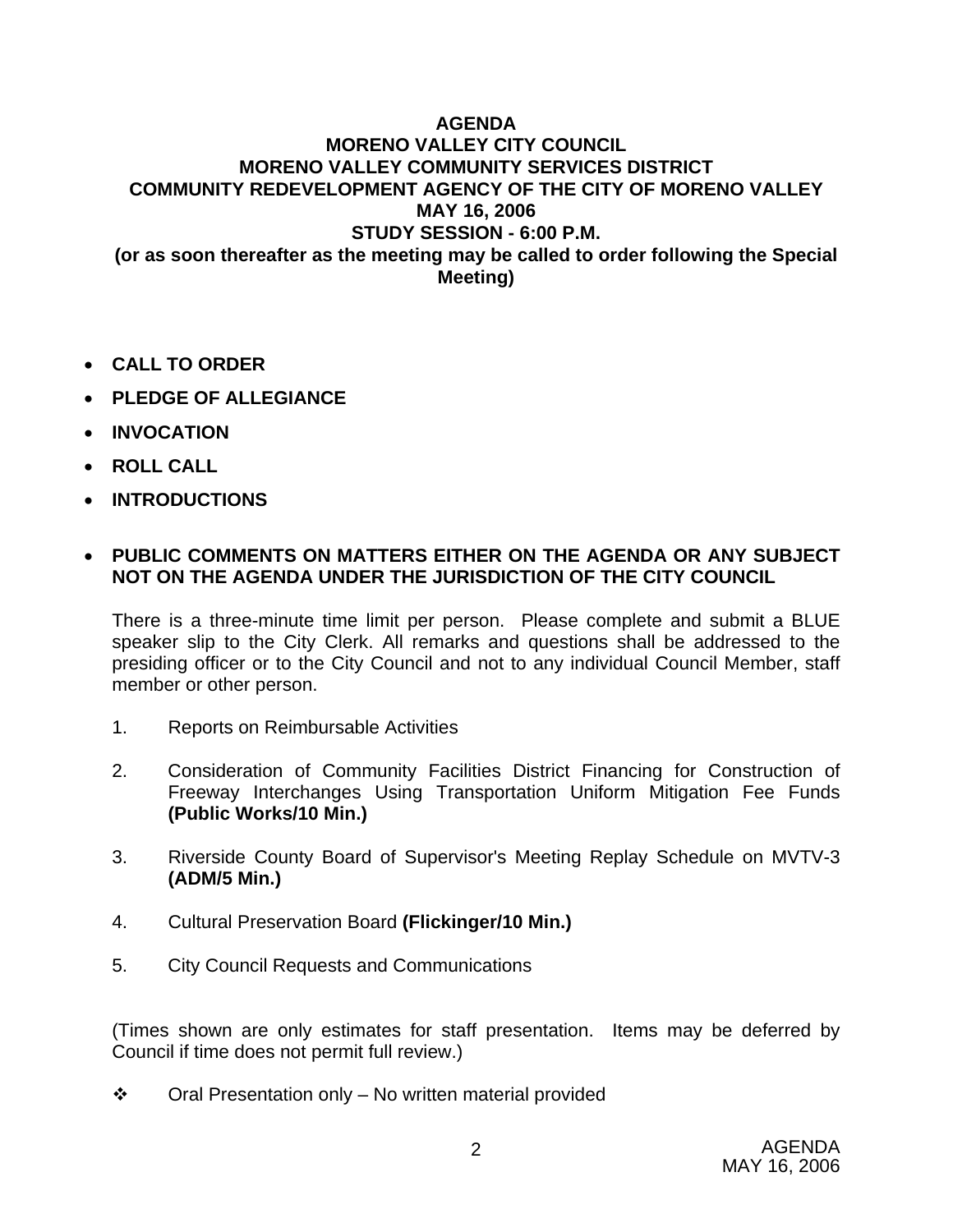## **CLOSED SESSION**

A Closed Session of the City Council of the City of Moreno Valley will be held in the Finance Conference Room, Second floor, City Hall. The City Council will meet in Closed Session to confer with its legal counsel regarding the following matter(s) and any additional matter(s) publicly and orally announced by the City Attorney in the Council Chamber at the time of convening the Closed Session. The Closed Session will be held pursuant to Government Code:

- 1) SECTION 54957.6 LABOR NEGOTIATIONS
	- a) Agency Representative: Robert Gutierrez Employee Organization: MVCEA
	- b) Agency Representative: Robert Gutierrez Employee Organization: MVMA
- 2) SECTION 54956.9(b)(1) CONFERENCE WITH LEGAL COUNSEL SIGNIFICANT EXPOSURE TO LITIGATION Number of Cases: 2
- 3) SECTION 54956.9(c) CONFERENCE WITH LEGAL COUNSEL INITIATION OF LITIGATION Number of Cases: 2
- 4) SECTION 54956.9(a) CONFERENCE WITH LEGAL COUNSEL EXISTING LITIGATION
	- a) Case: City of Moreno Valley vs. Dink Properties, Inc. Court: Riverside Superior Court Case No.: 427827
- 5) SECTION 54956.8 CONFERENCE WITH REAL PROPERTY NEGOTIATOR

| a) | Property:                | Vacant land between Goldstar and Oakham,      |
|----|--------------------------|-----------------------------------------------|
|    |                          | APN 485-131-012                               |
|    | Owner:                   | Dink Properties, Inc.                         |
|    | <b>City Negotiators:</b> | Chris A. Vogt and Monica Adamee               |
|    |                          | Under Negotiation: Price and terms of payment |
|    |                          |                                               |

b) Property: 59.2 acres at the NW corner of Alessandro/Nason, APN 477-220-0038 Owner: City of Moreno Valley City Negotiators: Robert Gutierrez and Barry Foster Under Negotiation: Price and terms of payment